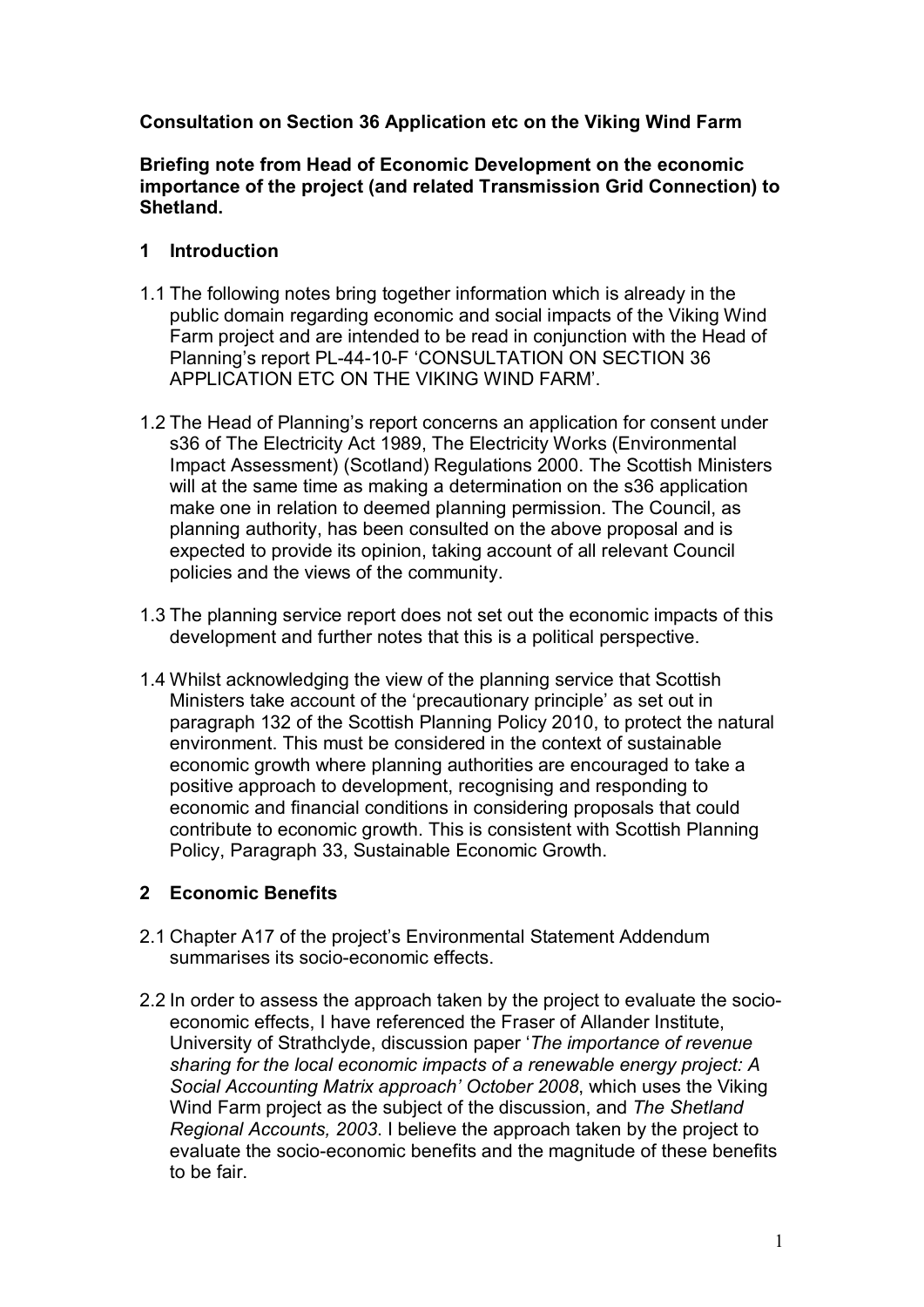- 2.3 Further, The evidence confirms that the predicted socio-economic effects are potentially transformational at a local level and of important significance at a national level.
- 2.4 The operational phase plus the construction of the project is expected to bring about a total value to Shetland (at today's prices) in the order of £930 million. (The anticipated direct value to the Shetland economy is expected to total £878.6 million from the operational life, plus £54.5 million over the 5 year construction phase).
- 2.5 The £878.6 million of value predicted to Shetland from Viking wind farm's operational phase is based on an extrapolation of the following annual income estimates of the project over its expected operational life (up to 23 years):

| <b>Benefit</b>                             | Average per annum<br>over 23 years |
|--------------------------------------------|------------------------------------|
| Land rental                                | £ 7.8 m                            |
| <b>Community Levy</b>                      | £ 1.3 m                            |
| <b>Profit to Shetland Charitable Trust</b> | £23m                               |
| Profit to other shareholders               | £ 2.6m                             |
| Income to Shetland based suppliers         | £ 2.3m                             |
| Direct annual wages                        | £ 1.2m                             |
| <b>TOTAL</b>                               | £38.2m                             |

- 2.6 The total estimated income to Shetland Charitable Trust over the predicted 23 year life of the project is £529 million.
- 2.7 The anticipated Full Time Equivalent (FTE) employment figures directly associated with the project are as follows:

| Direct jobs from operations               | -42                       |
|-------------------------------------------|---------------------------|
| Jobs created in other support services 23 |                           |
| Construction jobs                         | 174 (average for 5 years) |

- 2.8 From the direct wealth generated from the project it is estimated that a further 370 jobs are created and sustained through wise reinvestment by the Shetland Charitable Trust and other investors and beneficiaries.
- 2.9 The total overall predicted number of FTE jobs created and sustained in Shetland is therefore:

42 + 23 + 370 = 435 jobs (plus 174 for 5 years in construction)

2.10 In addition to the foregoing direct benefit predictions to the Shetland economy, as is widely known; Viking Wind Farm will trigger an interconnector between Shetland and the wider UK electricity transmission grid.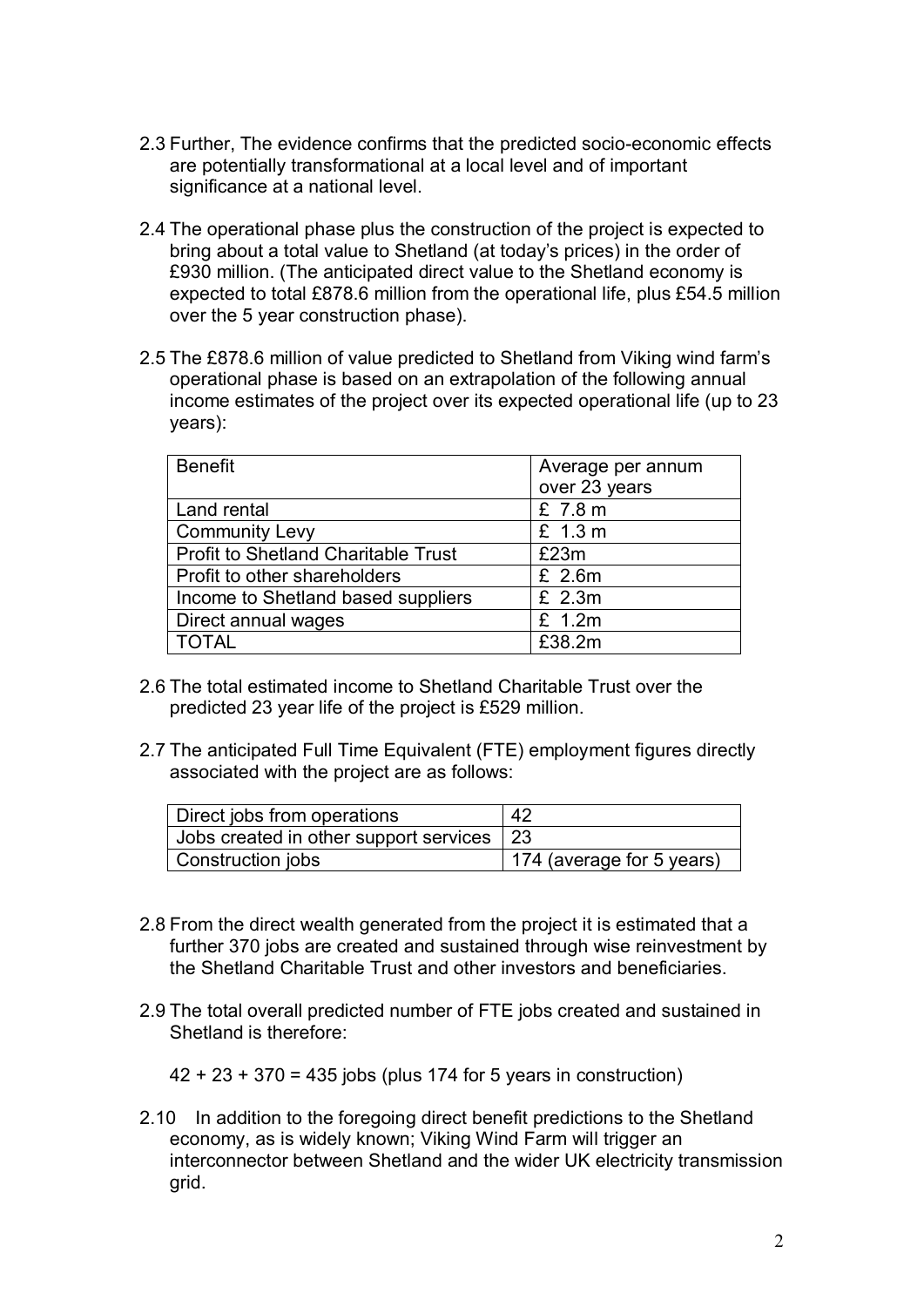- 2.11 One of the strategic aims of the Council is to strengthen and diversify Shetland's economy, and to develop its renewable energy industry.
- 2.12 Given the scale of Shetland's renewable energy resources, and the insatiable demand for electricity generated from renewable sources, it is my view that Shetland should seek to benefit economically, in the fullest possible way.
- 2.13 It is clear to me that Shetland cannot do this without an interconnector to provide an export mechanism for renewable electricity.
- 2.14 It is equally clear to me that such a connection will not be sanctioned by the electricity regulator, Ofgem, without projects of sufficient scale to economically justify investment in such a connection. The Viking Wind Farm project proposal is of sufficient scale, in my view to trigger the connection.
- 2.15 The development of a marine renewable energy sector in Shetland is also a strategic priority.
- 2.16 Pelamis Wave Power and Vattenfall (Swedish state owned electricity company  $-5<sup>th</sup>$  largest electricity generator in Europe) are poised to develop a £60million wave energy project in Shetland. This project will fall if an interconnector is not approved. An interconnector will not be approved if the Viking Wind Farm is not approved.
- 2.17 Marine Scotland and the Crown Estate have announced a seabed leasing round in locations along Shetland's Western seaboard. This is being done in consultation with the Scottish Governments Saltire Prize. These initiatives are designed to provide a catalyst to marine technology research and development.
- 2.18 Marine energy R&D is a significant business in its own right. Orkney has in excess of 100 jobs already associated with marine R&D. Without a grid connection to the mainland there is little prospect beyond scratching the surface, of this strategic potential being realised in Shetland.
- 2.19 I am also aware of significant inward investment interest from a German company called Enertrag. This centres round an onshore wind proposal to potentially be located in South Yell. Enertrag's interest is entirely predicated on the provision of an interconnector between Shetland and the UK electricity grid. The provision of the interconnector is entirely predicated on the Viking Wind Farm project.
- 2.20 The limitation of the Shetland electricity grid is currently 'strangling at birth' opportunities for Shetland businesses, communities and individuals to benefit from generous feed in tariff's for renewable electricity sold onto the grid. An interconnector would be a catalyst for grass roots up developments of this nature to happen in Shetland. The rest of the country